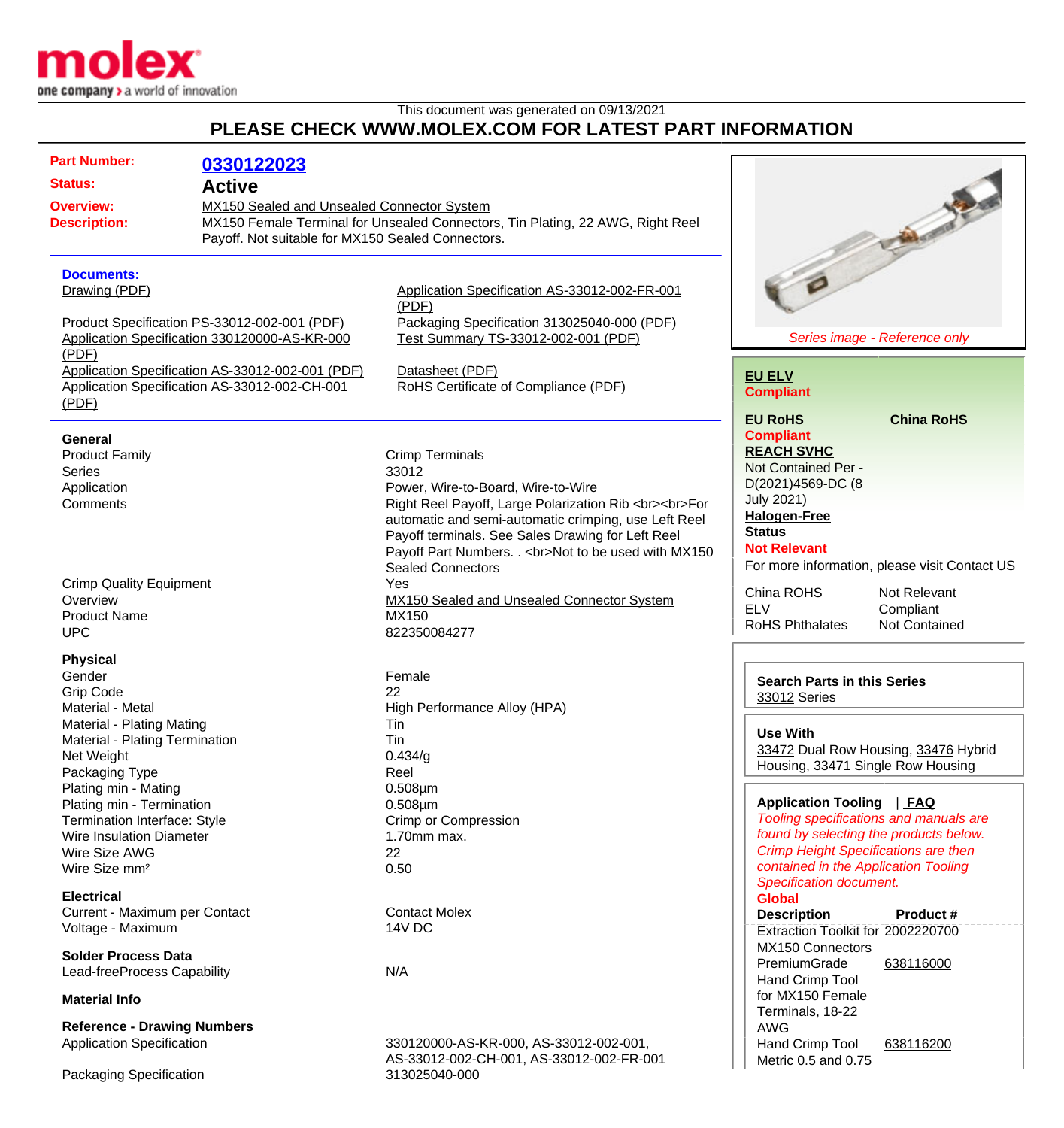Extraction Tool for [638131500](http://www.molex.com/molex/products/datasheet.jsp?part=active/0638131500_APPLICATION_TOOLIN.xml) MX150L, MX150, PT Bulb Socket, iGrid, SPOX, and Wire-to-Motor Terminals **ServiceGrade** Hand Crimp Tool for MX150 Crimp Terminals, 14-22 AWG [640160133](http://www.molex.com/molex/products/datasheet.jsp?part=active/0640160133_APPLICATION_TOOLIN.xml)

This document was generated on 09/13/2021 **PLEASE CHECK WWW.MOLEX.COM FOR LATEST PART INFORMATION**